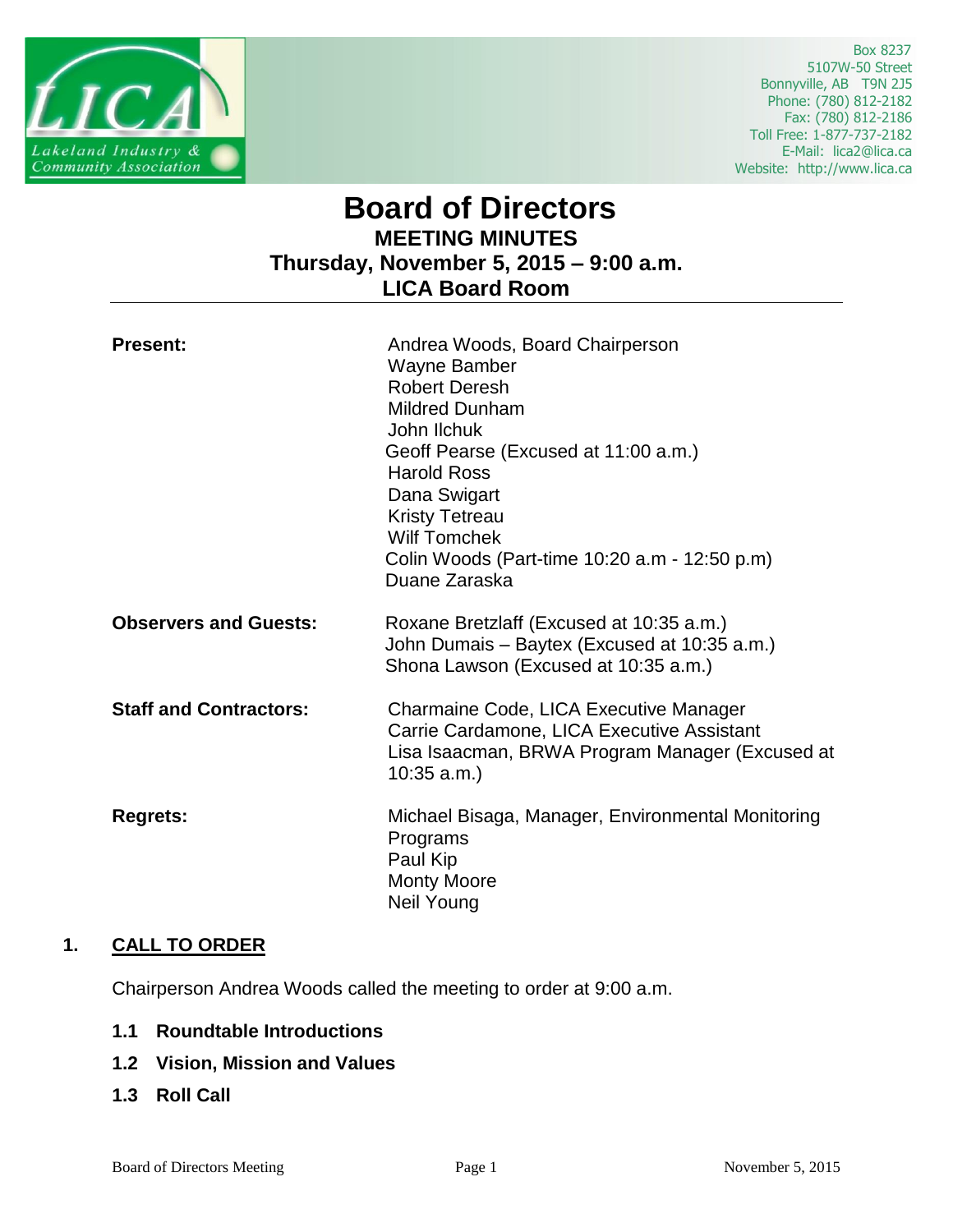# **2. APPROVAL OF AGENDA**

**#1 Moved by John Ilchuk AND RESOLVED that the Agenda of November 5, 2015 be approved as presented.**

#### **3. APPROVAL OF MINUTES**

**#2 Moved by Harold Ross AND RESOLVED that the Minutes of the Board of Directors Meeting of October 1, 2015 be approved, as presented.**

## **4. ITEMS FOR DECISION**

#### **4.1 Governance Committee (GC) Terms of Reference**

Board members reviewed the proposed changes in the Governance Committee Terms of Reference.

**#3 Moved by John Ilchuk AND RESOLVED that the Governance Committee (GC) Terms of Reference, Objectives, be amended by deleting "Airshed Zone and the Watershed Planning Advisory Committee" and replacing it with "Independent Standing Committees".**

#### **4.2 Policy 5.20 – Review of Absences of Director**

Wayne Bamber reviewed the proposed changes in Policy 5.20 with Board Members.

**#4 Moved by Harold Ross AND RESOLVED that Policy 5.20 – Review of Absences of Director, be amended by deleting Article 5.20.1.4 and substituting the following:**

> **"5.20.1.4 If absence from a Board meeting is necessary, the Director shall notify the LICA Office through written or electronic means at the earliest known time."**

#### **4.3 Policy 5.6 – Board and Committee Meetings**

Charmaine reviewed the proposed changes to Policy 5.6 with Board Members.

#### **#5 Moved by Wilf Tomchek AND RESOLVED that Policy 5.6 – Board and Committee Meetings, be amended as follows:**

**i)by deleting Article 5.6.2.1.9 and substituting therefore the following:**

**"5.6.2.1.9 Board and committee Alternates do not participate in decisions unless appointed by the Chair to stand in for an absent member; or, in the case of a Director's planned absence of three**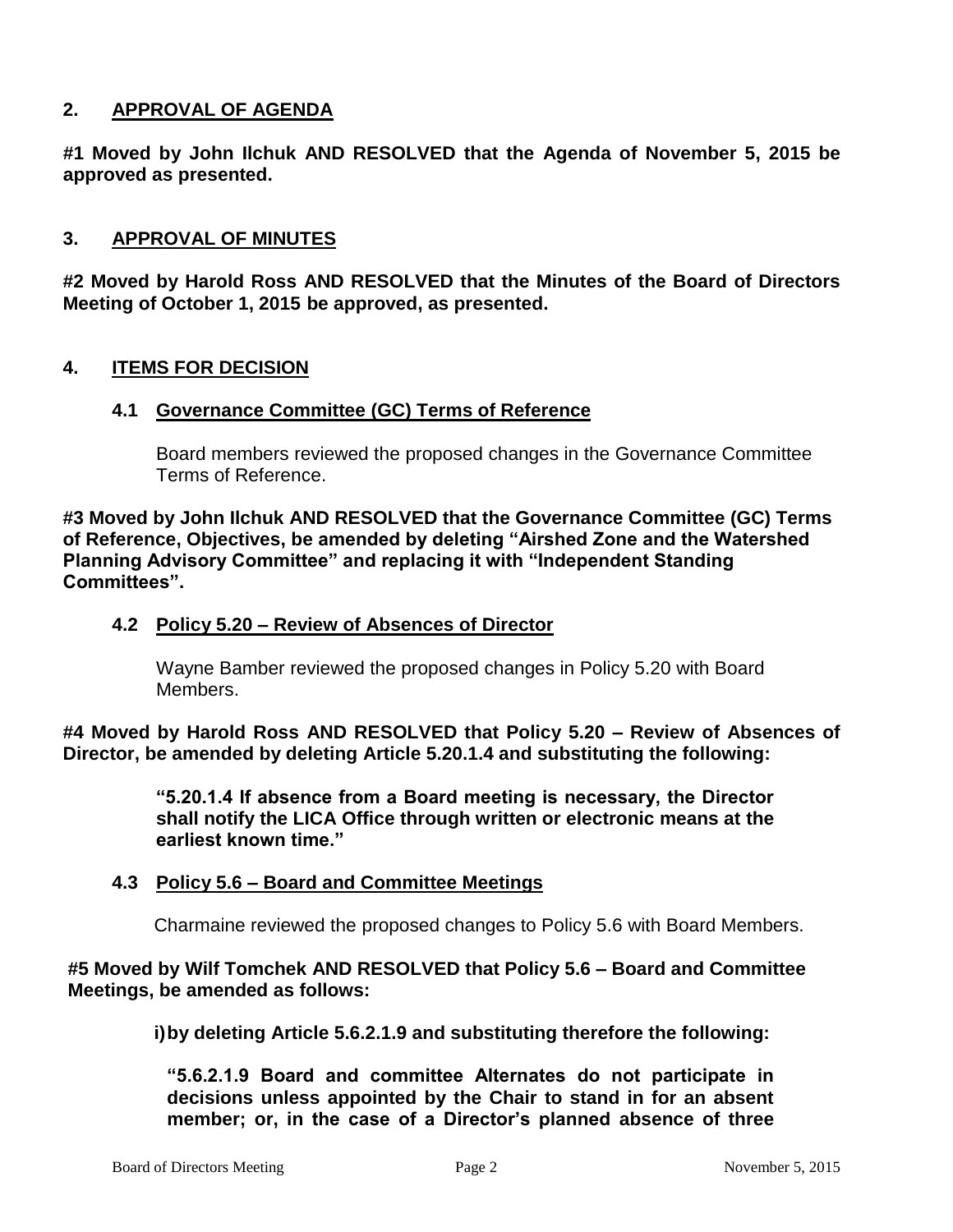**meetings or more, an Alternate may be appointed to the absent Director's seat for that time frame by the Board of Directors."**

**ii) that Article 5.6.2.1.11 be amended by deleting "11 a.m." and substituting therefore "a designated time"**

Dana Swigart expressed concern with wording and clarification of Articles 5.6.2.1.8, and 5.6.2.1.12

**#6 Moved by Dana Swigart AND RESOLVED that Policy 5.6 – Board and Committee Meetings, be amended further by deleting from Article 5.6.2.1.8 "or a quorum of Board members cannot be reached" and substituting therefore "in a timely manner."**

## **4.4 Policy 7.4 – Staff Hours of Work**

Charmaine reviewed the changes in Policy 7.4 with the Board Members.

#### **#7 Moved by Kristy Tetreau AND RESOLVED that Policy 7.4 – Staff Hours of Work, in Article 7.4.2.1 be amended by deleting "from 9:00 a.m - 3:00 p.m."**

#### **4.5 Policy 8.1 – Communication Strategy – Recommendation from the Governance Committee**

The Board reviewed examples of non - LICA logos with "Independent Standing Committee within LICA" included in them.

**#8 Moved by Harold Ross AND RESOLVED that the following Governance Committee recommendations regarding Policy 8.1 be approved as presented:**

- **i) "That the Style Guide (Appendix 'B') be reviewed by Governance Committee (GC) and all LICA Committees to determine how the logos will interact. To facilitate this review, LICA will provide the independent standing committees with an example of wording to incorporate in non-LICA logos, on the understanding that feedback will be required from the Committees. The GC's recommended wording to acknowledge the relationship with LICA on publically distributed material is 'Independent Standing Committee within LICA,' with Committees having the option to utilize the example receiving final wording or alternately to use the LICA logo.**
- **ii) -That the independent standing committees consent to adhere to the finalized Style Guide.**
- **iii) If agreement is reached, including consent to follow Policy 8.1, the requirements for 'review' will be removed from the Policy.**
- **iv) That the Communication Strategy (Schedule 'A') be reviewed for the purposes of clarity and streamlining.**
- **v) Once each of the above points has been addressed, that Policy 8.1 be amended accordingly."**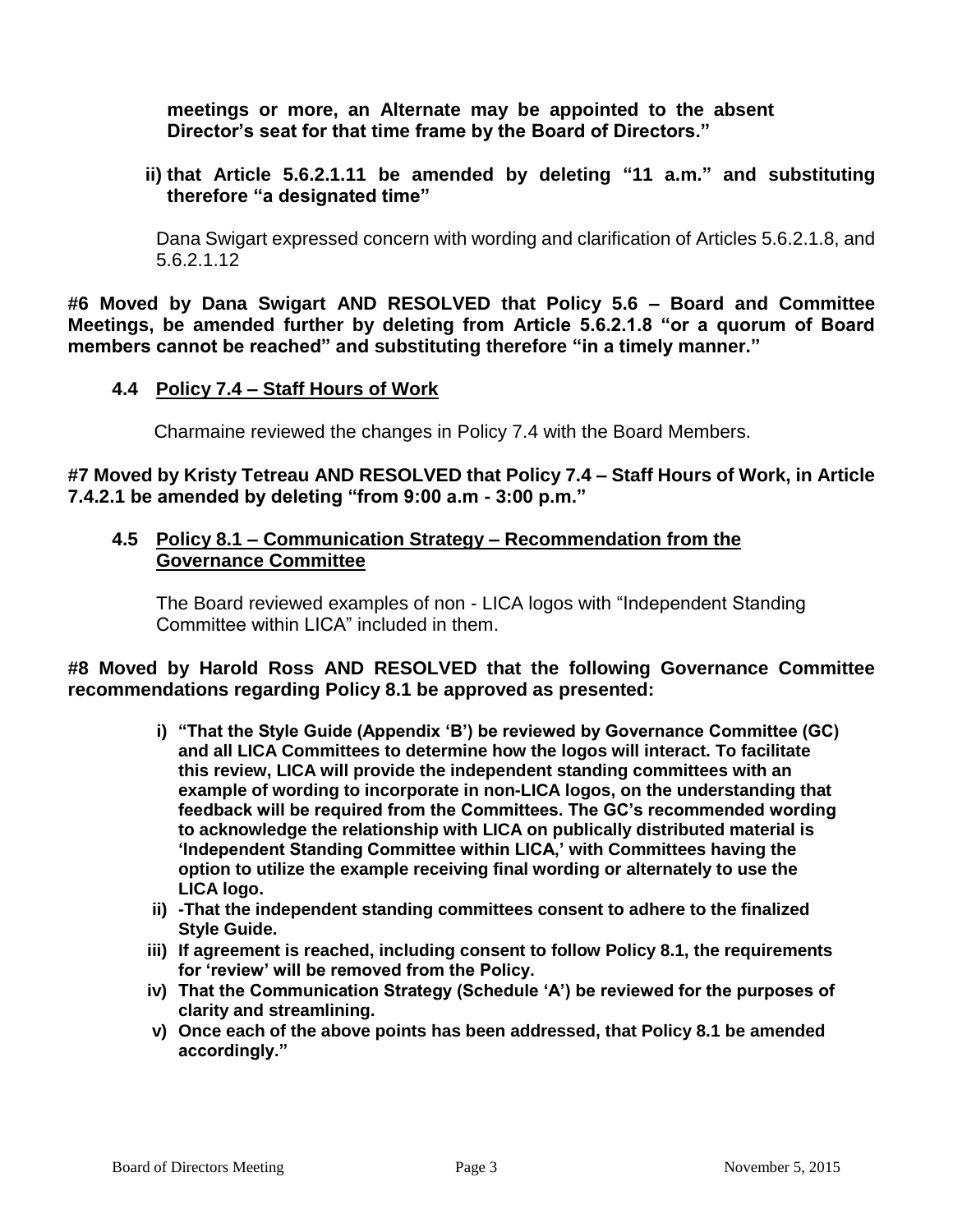## **4.6 Policy Awareness - Recommendation from the Governance Committee**

**#9 Moved by Kristy Tetreau AND RESOLVED that a Policy Awareness segment be added to the Board of Directors' Agendas to review policies on a regular basis.**

#### **4.7 2016 LICA Meeting and Event Calendar**

Charmaine presented the 2016 LICA Meeting & Event Calendar, which was approved without motion by the Board.

#### **4.8 2015 Annual Report**

Charmaine informed the Board that the tender for the 2015 Annual Report has been awarded to the low bidder, Dark Horse Media.

## **5. ITEMS FOR DISCUSSION ON UPCOMING DECISIONS**

## **5.1 OSM (Oil Sands Monitoring) Program**

#### **5.1.1 OSM Report – October, 2015**

Charmaine gave an update on the Oil Sands Monitoring Program.

#### **6. PRESENTATIONS**

#### **6.1 Airshed Zone (AZ) Report**

#### **6.1.1 Airshed Zone Meeting Minutes – September 23, 2015**

The Board reviewed the Airshed Zone Meeting Minutes from September 23, 2015.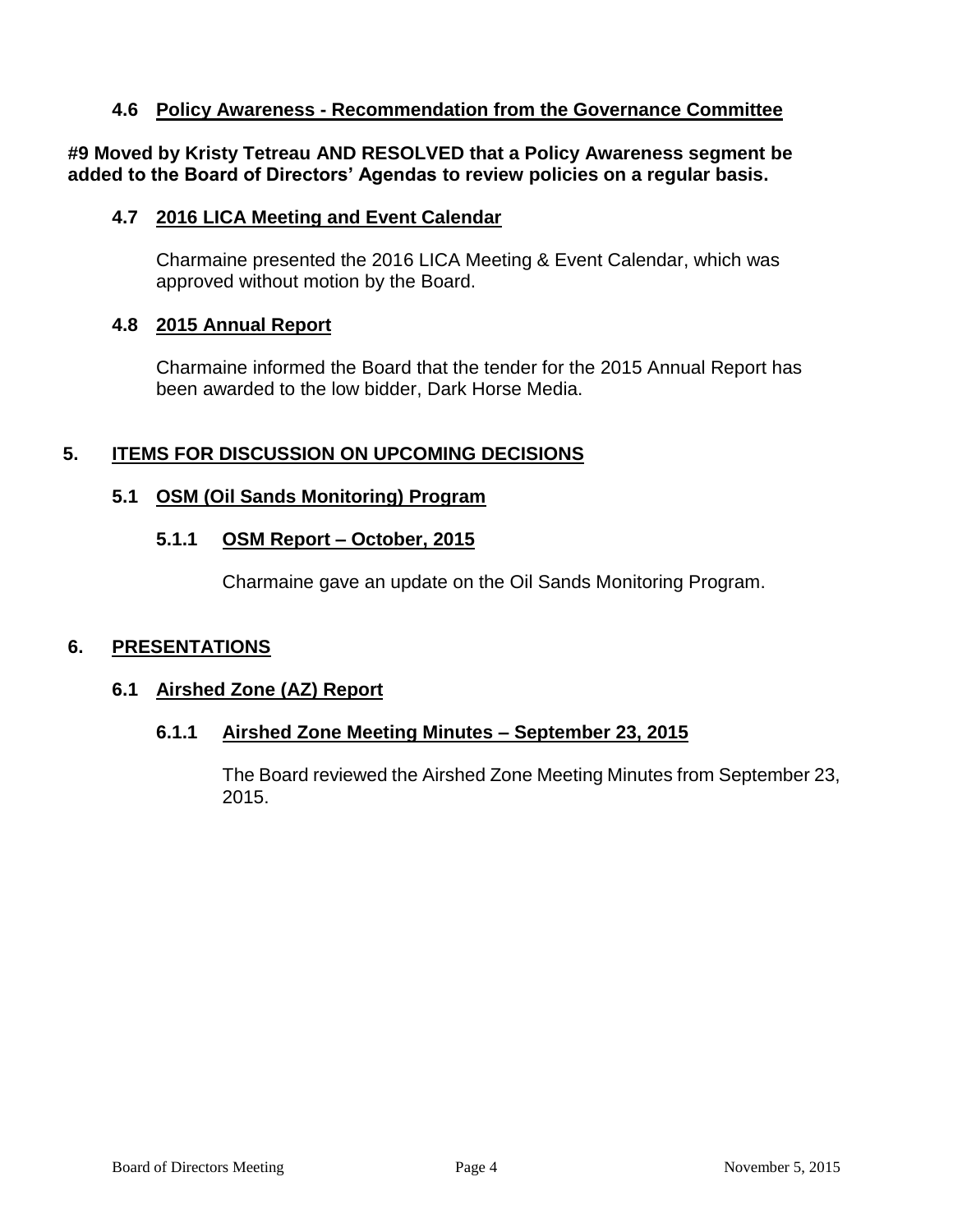# **6.1.2 Projects and Operations Update – October, 2015**

Kristy Tetreau provided an update on Airshed Projects and Operations, and Michael Bisaga's written report was circulated by email to Board members.

Wayne Bamber also advised that Industry's appointments to the Airshed Zone now include Megan Tilley as Co - Chair, Heather Harms as designate, and Roger Boucher as alternate member.

#### **6.2 BRWA Report**

#### **6.2.1 Projects and Operations Update – October, 2015**

Lisa Isaacman reviewed the BRWA Projects and Operations Update with the Board.

# **6.2.2 BRWA Grant Funding for 2015/16 – Cost Sharing within LICA Organization**

Lisa advised that there has been no change at BRWA regarding "Cost Sharing within LICA Organization", which has been discussed by their Executive members only, but is not supported by the BRWA Executive members.

Roxane Bretzlaff committed to respond to the LICA Chairperson prior to the BRWA's November 10, 2015 meeting, regarding whether this matter has been considered by the BRWA committee.

# **7. FOR INFORMATION ONLY (FIO)**

## **7.3 Table Officers Report**

#### **INCAMERA SESSION**

**#11 Moved by Harold Ross AND RESOLVED that the Board go In Camera at 10:35 a.m. to discuss a Legal matter being the relationship between LICA and BRWA.**

**#12 Moved by Colin Woods AND RESOLVED that Charmaine Code remain to participate in the In Camera portion of the meeting.** 

**#13 Moved by Harold Ross AND RESOLVED that the In Camera session conclude at 12:25 p.m.**

#### **7.1 Board Chairperson's Report**

Andrea Woods, Chairperson, provided her report for October, 2015.